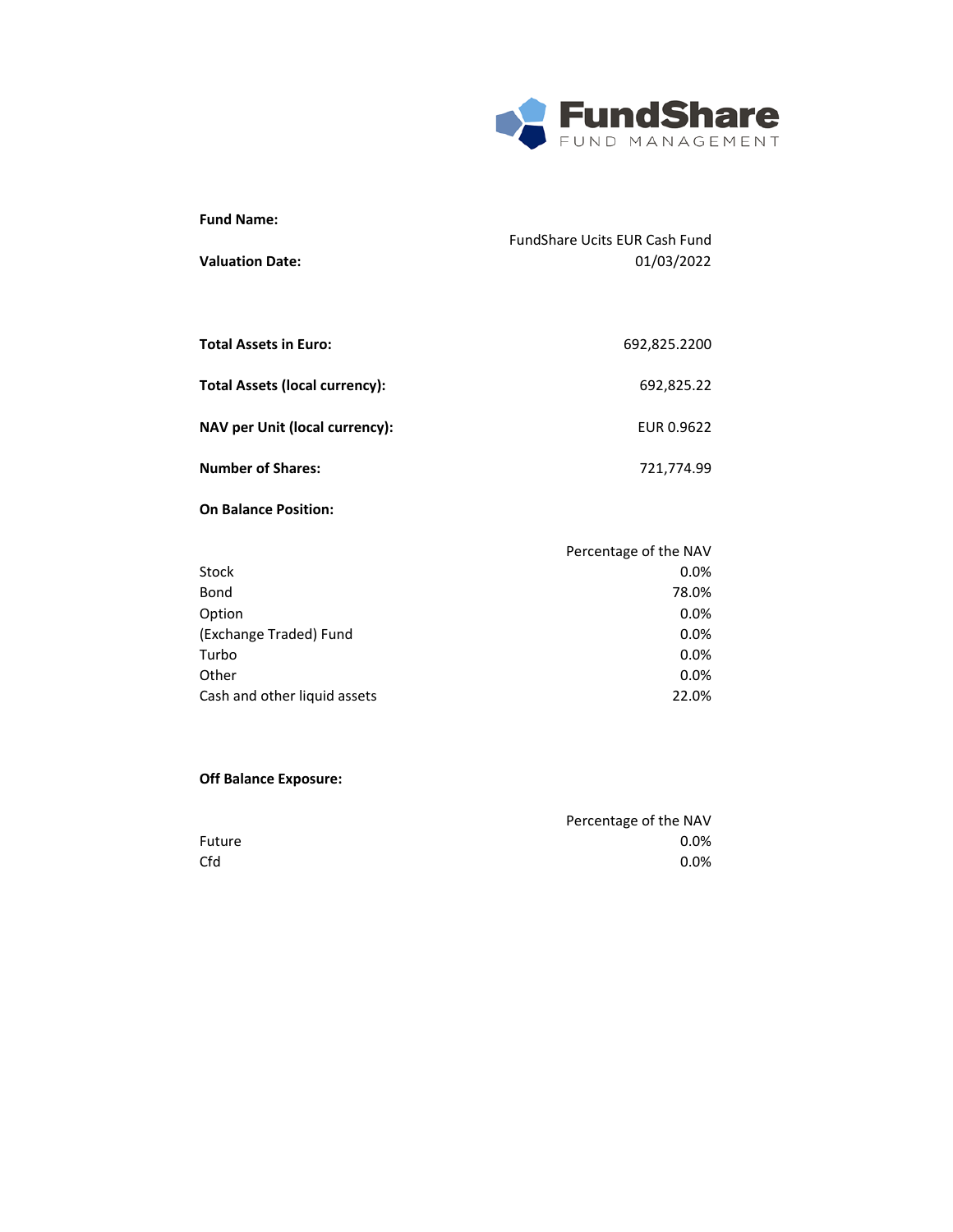

| <b>Fund Name:</b>                     | FundShare UCITS Sequoia Familie<br>Aandelen Fonds |
|---------------------------------------|---------------------------------------------------|
| <b>Valuation Date:</b>                | 01/03/2022                                        |
|                                       |                                                   |
|                                       |                                                   |
| <b>Total Assets in Euro:</b>          | 13,168,827.2400                                   |
| <b>Total Assets (local currency):</b> | 13,168,827.24                                     |
|                                       |                                                   |
| NAV per Unit (local currency):        | EUR 12.7722                                       |
| <b>Number of Shares:</b>              | 1,097,962.92                                      |
|                                       |                                                   |
| <b>On Balance Position:</b>           |                                                   |

|                              | Percentage of the NAV |
|------------------------------|-----------------------|
| Stock                        | 99.6%                 |
| Bond                         | 0.0%                  |
| Option                       | 0.0%                  |
| (Exchange Traded) Fund       | 0.0%                  |
| Turbo                        | 0.0%                  |
| Other                        | 0.0%                  |
| Cash and other liquid assets | 0.4%                  |

|        | Percentage of the NAV |
|--------|-----------------------|
| Future | $0.0\%$               |
| Cfd    | $0.0\%$               |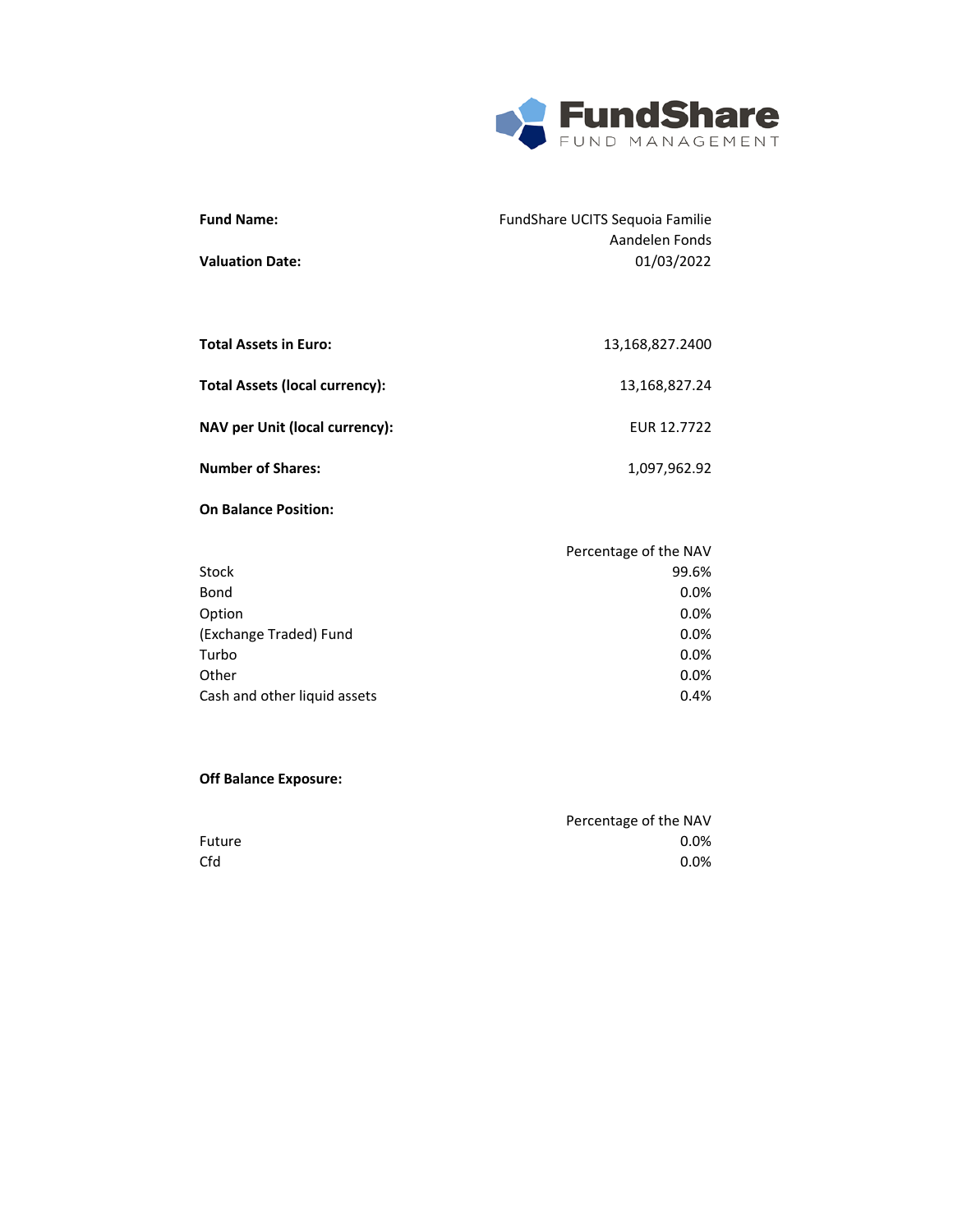

1.9%

| <b>Fund Name:</b>                     | FundShare UCITS Sequoia              |
|---------------------------------------|--------------------------------------|
| <b>Valuation Date:</b>                | <b>Obligatie Fonds</b><br>01/03/2022 |
|                                       |                                      |
| <b>Total Assets in Euro:</b>          | 9,083,944.8800                       |
| <b>Total Assets (local currency):</b> | 9,083,944.88                         |
| NAV per Unit (local currency):        | EUR 9.8841                           |
| <b>Number of Shares:</b>              | 928,286.70                           |
| <b>On Balance Position:</b>           |                                      |
|                                       | Percentage of the NAV                |
| Stock                                 | 0.0%                                 |
| Bond                                  | 0.0%                                 |
| Option                                | 0.0%                                 |
| (Exchange Traded) Fund                | 98.1%                                |
| Turbo                                 | 0.0%                                 |
| Other                                 | 0.0%                                 |

### **Off Balance Exposure:**

Cash and other liquid assets

|        | Percentage of the NAV |
|--------|-----------------------|
| Future | $0.0\%$               |
| Cfd    | $0.0\%$               |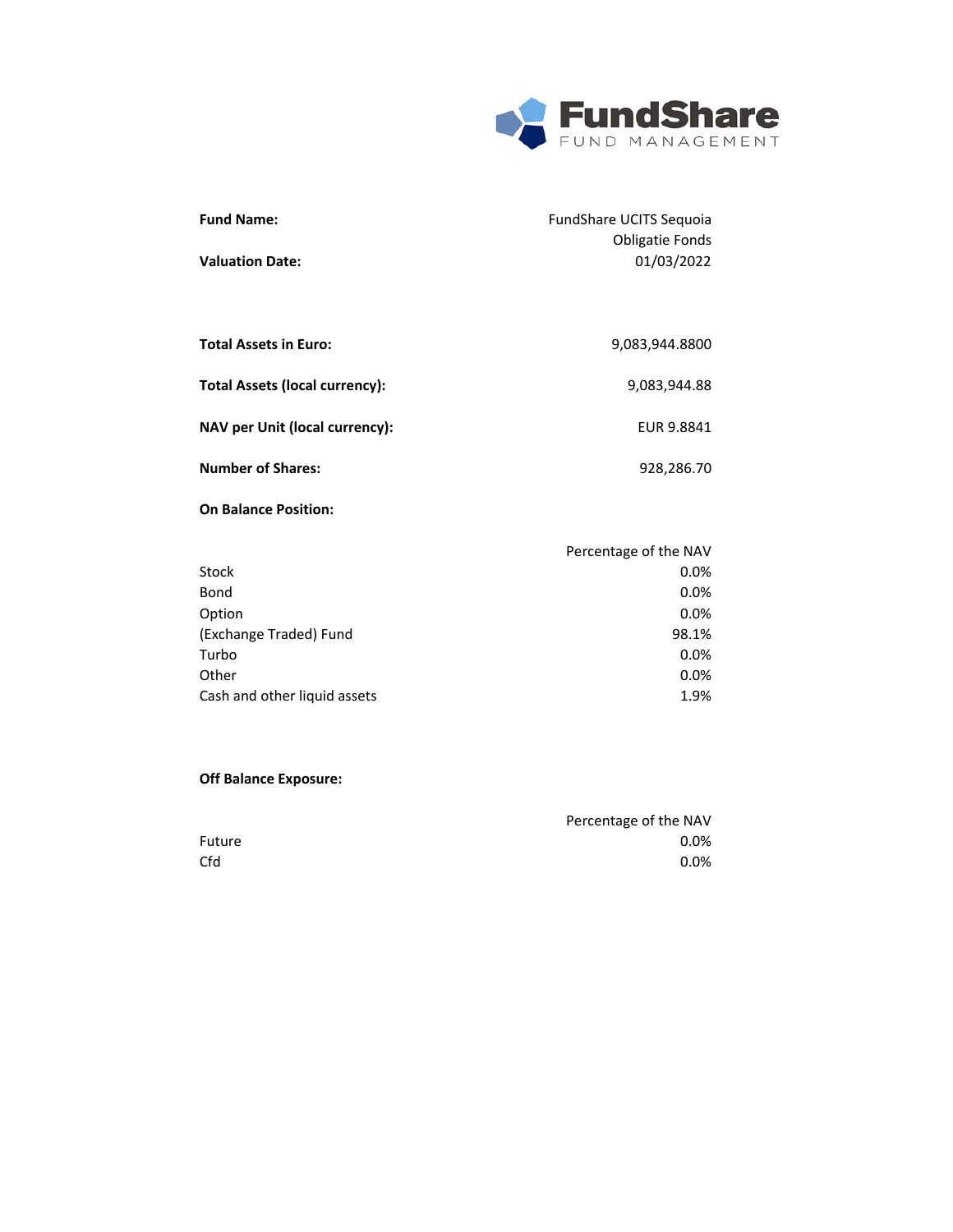

| <b>Fund Name:</b><br><b>Valuation Date:</b> | FundShare UCITS Sequoia Wereld<br>Aandelen Fonds<br>01/03/2022 |
|---------------------------------------------|----------------------------------------------------------------|
|                                             |                                                                |
| <b>Total Assets in Euro:</b>                | 29,282,082.9000                                                |
| <b>Total Assets (local currency):</b>       | 29,282,082.90                                                  |
| NAV per Unit (local currency):              | EUR 15.0001                                                    |
| <b>Number of Shares:</b>                    | 2,047,292.04                                                   |
| <b>On Balance Position:</b>                 |                                                                |

|                              | Percentage of the NAV |
|------------------------------|-----------------------|
| Stock                        | 0.0%                  |
| Bond                         | 0.0%                  |
| Option                       | 0.0%                  |
| (Exchange Traded) Fund       | 98.9%                 |
| Turbo                        | 0.0%                  |
| Other                        | 0.0%                  |
| Cash and other liquid assets | 1.1%                  |

|        | Percentage of the NAV |
|--------|-----------------------|
| Future | $0.0\%$               |
| Cfd    | $0.0\%$               |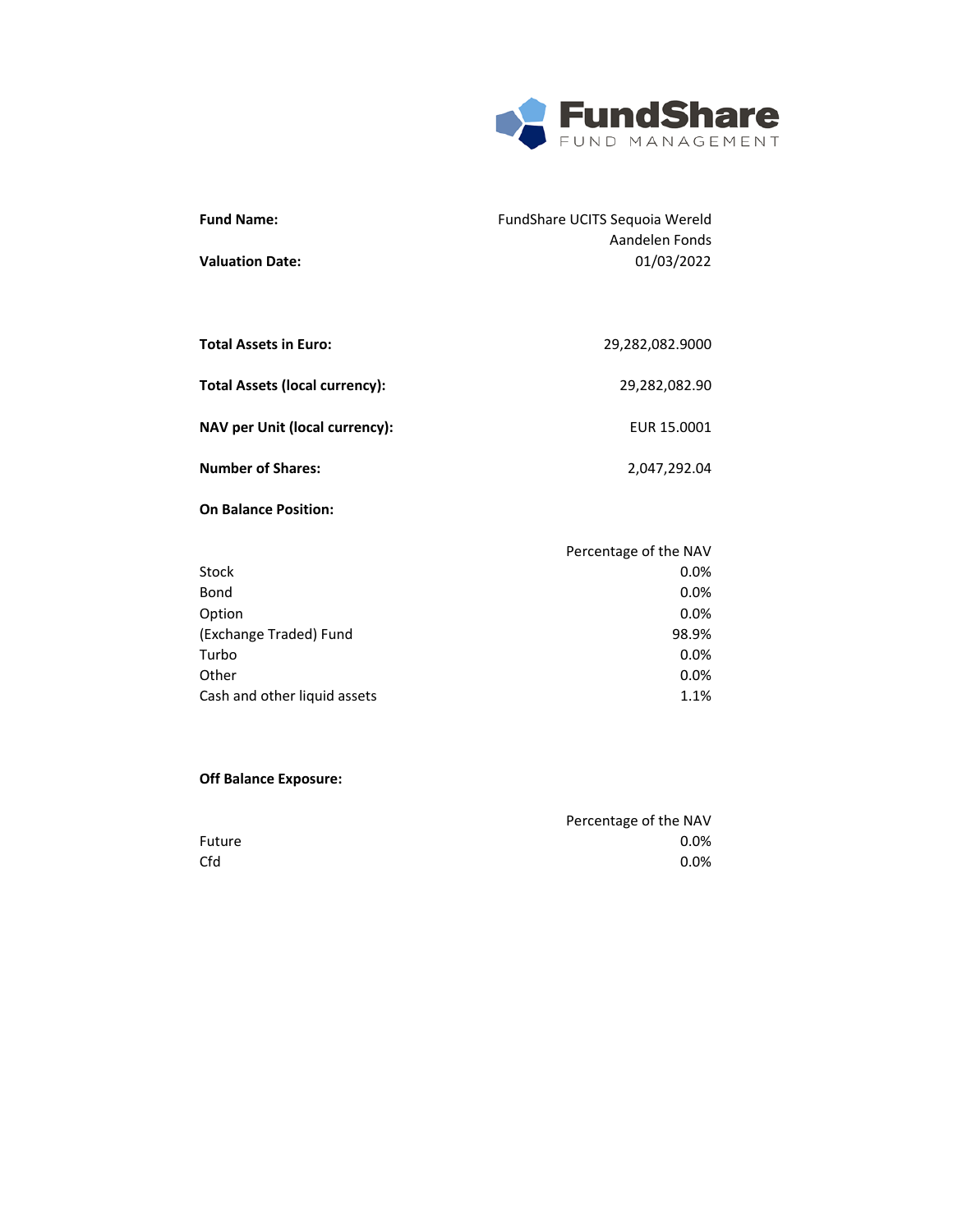

5.7%

| <b>Fund Name:</b>                     | <b>FundShare UCITS Stroeve</b> |
|---------------------------------------|--------------------------------|
|                                       | Beheerd Beleggen Behoud        |
| <b>Valuation Date:</b>                | 01/03/2022                     |
|                                       |                                |
| <b>Total Assets in Euro:</b>          | 4,323,761.1300                 |
| <b>Total Assets (local currency):</b> | 4,323,761.13                   |
| <b>NAV per Unit (local currency):</b> | EUR 11.4999                    |
| <b>Number of Shares:</b>              | 382,311.71                     |
| <b>On Balance Position:</b>           |                                |
|                                       | Percentage of the NAV          |
| Stock                                 | 0.0%                           |
| Bond                                  | 37.7%                          |
| Option                                | 0.0%                           |
| (Exchange Traded) Fund                | 56.6%                          |
| Turbo                                 | 0.0%                           |
| Other                                 | 0.0%                           |

# **Off Balance Exposure:**

Cash and other liquid assets

|        | Percentage of the NAV |
|--------|-----------------------|
| Future | $0.0\%$               |
| Cfd    | $0.0\%$               |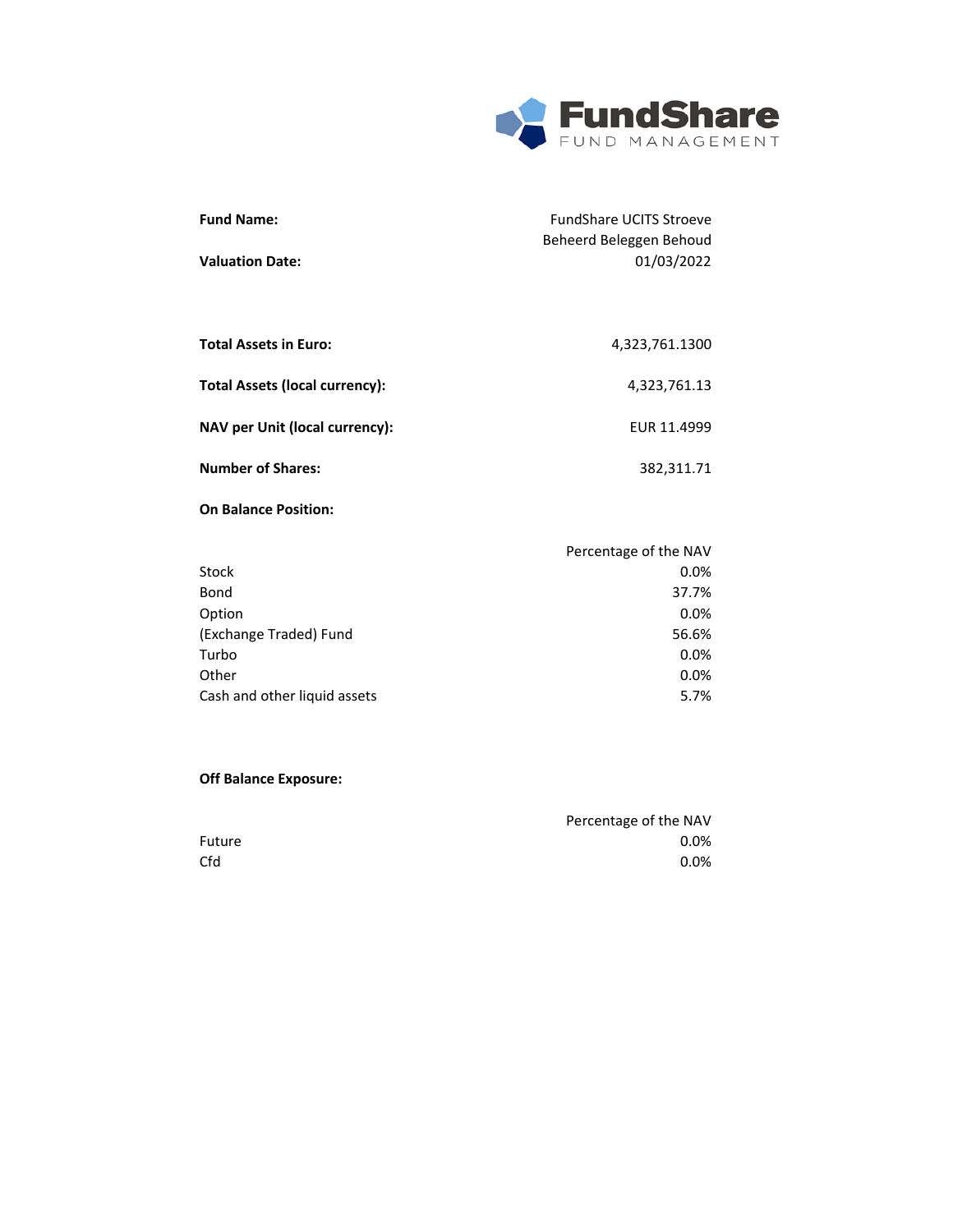

| <b>Fund Name:</b>                     | <b>FundShare UCITS Stroeve</b> |
|---------------------------------------|--------------------------------|
|                                       | Beheerd Beleggen Groei         |
| <b>Valuation Date:</b>                | 01/03/2022                     |
|                                       |                                |
|                                       |                                |
| <b>Total Assets in Euro:</b>          | 12,045,885.0500                |
| <b>Total Assets (local currency):</b> | 12,045,885.05                  |
|                                       |                                |
| NAV per Unit (local currency):        | EUR 20.4835                    |
| <b>Number of Shares:</b>              | 622,506.56                     |
| <b>On Balance Position:</b>           |                                |
|                                       |                                |
|                                       | Percentage of the NAV          |
| Stock                                 | 53.6%                          |
| Bond                                  | 0.0%                           |
| Option                                | 0.0%                           |
| (Exchange Traded) Fund                | 44.1%                          |
| Turbo                                 | 0.0%                           |
| Other                                 | 0.0%                           |
| Cash and other liquid assets          | 2.3%                           |

|        | Percentage of the NAV |
|--------|-----------------------|
| Future | $0.0\%$               |
| Cfd    | $0.0\%$               |